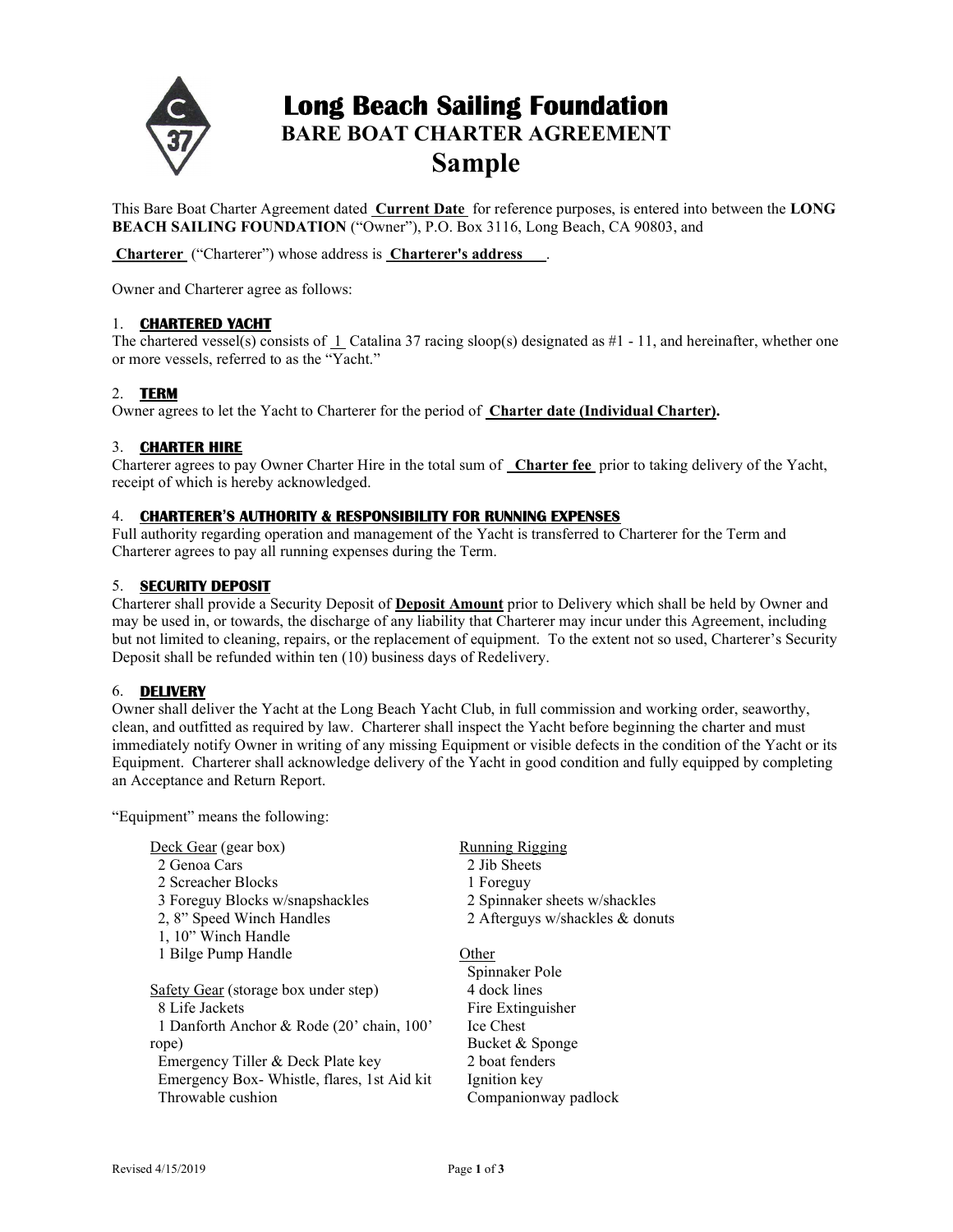# 7. REDELIVERY

Charterer shall redeliver the Yacht to Owner at the Long Beach Yacht Club free of any debts incurred for Charterer's account during the Term and in the same and as good condition as when delivery was taken, ordinary wear and tear excepted. CHARTERER IS RESPONSIBLE FOR ANY AND ALL DAMAGES OR LOSSES SUFFERED DURING THE TERM OF THE CHARTER, OTHER THAN ORDINARY MAINTENANCE, REGARDLESS OF FAULT.

## 8. USE OF YACHT & ADHERENCE TO CLASS RULES

Charterer shall use the Yacht for recreational/sporting purposes only and shall not transport merchandise or carry passengers for hire, or engage in any trade. Charterer shall comply and shall ensure that guests comply with all applicable federal, state and local laws. THE TOTAL NUMBER OF INDIVIUALS ON BOARD WHILE THE YACHT IS UNDER MOTOR OR SAIL SHALL NOT EXCEED 12 PEOPLE.

Charterer agrees to abide by and comply with the rules of the Catalina 37 One-Design Class Association (the "Class Rules") which are incorporated herein by reference. Charterer may seek a relief from one or more specific Class Rule(s) by submitting a request in writing to the Long Beach Sailing Foundation (LBSF) prior to an event. Failure to abide by the Class Rules without obtaining prior authorization may result in forfeiture of the Security Deposit and ineligibility to charter in the future.

#### 9. DRUG RESTRICTION

The use, transport or possession of illegal drugs or narcotics, including marijuana, or of any other contraband, or the participation in any other unlawful activity is strictly prohibited. Violation by the Charterer or any guest shall be cause for termination of the Charter with forfeiture of all Charter Hire paid.

#### 10. INDEMNITY

Charterer agrees to defend, indemnify and hold harmless Owner, its employees, agents, officers and directors from any and all claims and liabilities for injury, loss or damage to Charterer, guests, invitees and to any third parties that may be occasioned by the negligent or intentional acts of Charterer, Charterer's agents, representatives, or employees, or Charterer's guests or invitees. Such claims and liabilities may, or may not be, covered by insurance available to Charterer as set forth below.

## 11. INSURANCE

Owner shall insure the Yacht against customary risks for a Yacht of this size which insurance shall also cover third party liabilities. A portion of the Charter Hire has been allocated to procurement of protection and indemnity (i.e. liability) insurance for Charterer's benefit and the Charterer shall be entitled to coverage under Owner's insurance. Copies of the insurance policies shall be available for inspection by Charterer prior to Delivery. The Charterer must determine whether such insurance coverage and the applicable limits and deductibles are adequate and appropriate for Charterer's purposes and, if necessary, procure additional coverage prior to commencing the Charter. Charterer may be liable for sums greater than the deductible of Owner's insurance if Charterer or any of his/her guests acts in a manner (intentionally or otherwise) that voids or limits coverage under Owner's insurance.

Charterer remains responsible for any and all damage or loss to the Yacht. Use of Owner's hull insurance (i.e. property policy) to cover incidents of damage or loss to the Yacht and thus relieve Charterer of responsibility for same shall be at the sole discretion of the Owner.

Owner's insurance does not cover loss or damage to Personal Effects while on board or ashore.

## 12. BREAKDOWN OR DISABLEMENT

If Owner is unable make Delivery of the Yacht, or in the event of a breakdown or disablement during the Term of the Charter which has not been brought about by any act or default of the Charterer or Charterer's guests, the Owner shall make a pro-rata refund of the Charter Hire for the period of the disablement, or non-delivery.

#### 13. NO ASSIGNMENT OR SUBCHARTER

The Charterer shall not assign this Agreement, sub-let the Yacht, or part with control of the Yacht without written consent of the Owner, which Consent may be on whatever terms the Owner deems necessary.